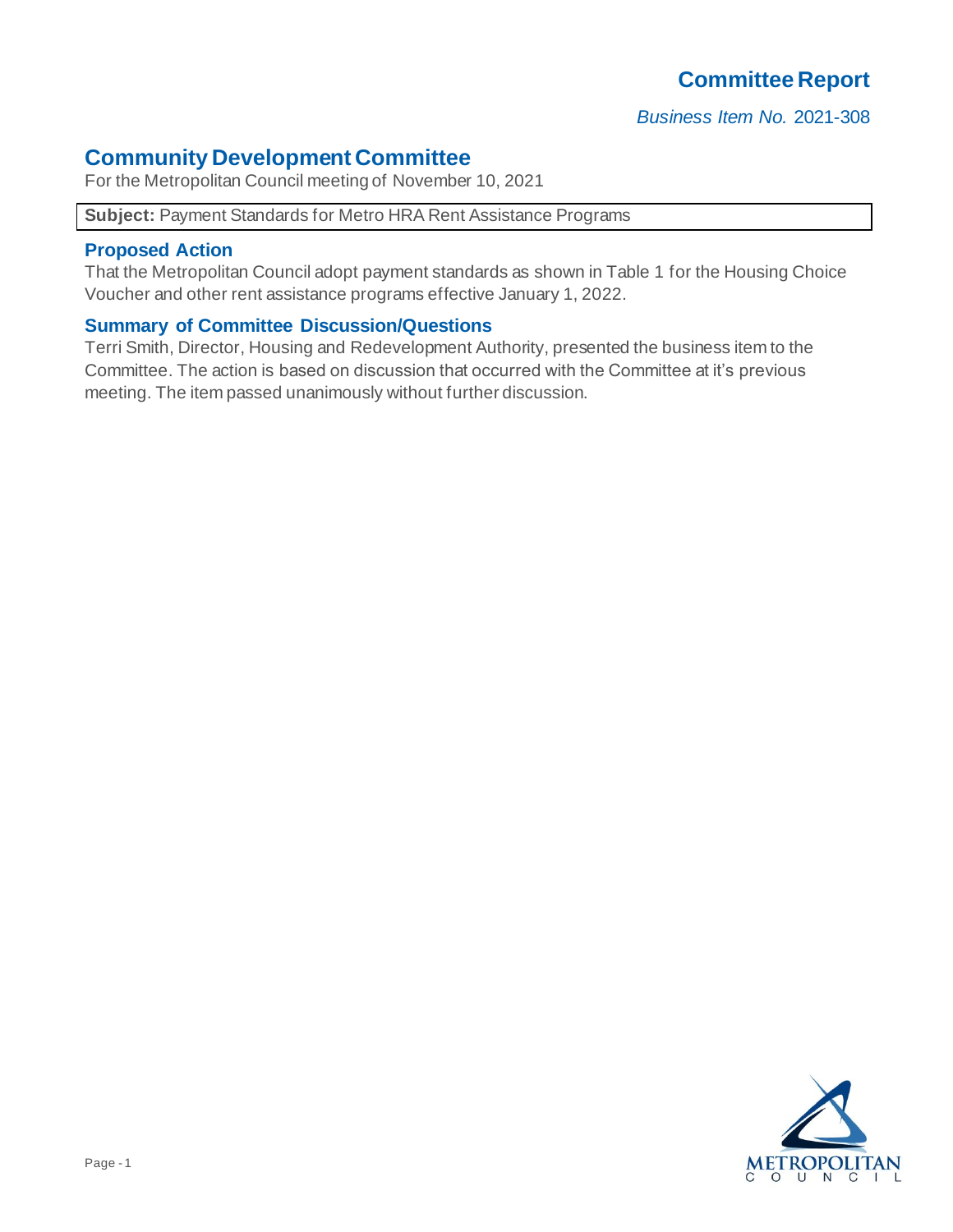## **Community Development Committee**

Meeting date: November 1, 2021

For the Metropolitan Council meeting of November 10, 2021

**Subject**: Payment Standards for Metro HRA Rent Assistance Programs

**District(s), Member(s):** All

**Policy/Legal Reference:** 24 CFR Part 982

**Staff Prepared/Presented:** Terri Smith, Director, Housing and Redevelopment Authority, (651) 602- 1187

**Division/Department:** Community Development / HRA

#### **Proposed Action**

That the Metropolitan Council adopt payment standards as shown in Table 1 for the Housing Choice Voucher and other rent assistance programs effective January 1, 2022.

#### **Background**

The Metropolitan Council must annually review and adopt Payment Standards (rent limits) to be used in the administration of the Housing Choice Voucher and other rent assistance programs. Payment standards should be set at amounts that ensure voucher holders can be successful in placing their voucher in a neighborhood of their choice.

The Council adopted Small Area Fair Market Rents (SAFMRs) for implementation in 2020 (*[Business](https://metrocouncil.org/Council-Meetings/Committees/Metropolitan-Council/2019/12-11-19/1211_2019_350.aspx)  [Item 2019-350](https://metrocouncil.org/Council-Meetings/Committees/Metropolitan-Council/2019/12-11-19/1211_2019_350.aspx)*). SAFMRs are rent limits adopted at the zip code level instead of for an entire metropolitan area. This allows for higher rent limits in higher rent areas and lower rent limits in lower rent areas of the region. The goal of SAFMRs is to improve housing choice in all neighborhoods, increase voucher placement success and provide for budget neutral potential in future years.

HUD issued 2022 new SAFMRs in August 2021. By federal regulation, the Metropolitan Council is provided the flexibility to establish payment standards between 90% and 110% of the published SAFMRs. The Metro HRA service area includes 124 zip codes.

Staff presented an information item at the *[October 18, 2021 CDC Meeting](https://metrocouncil.org/getdoc/7c6f2c1f-4bf8-4db1-839b-3d539e04ef24/Agenda.aspx)* to share rental market data that is available, discuss the factors influencing payments standards, and gather feedback from Committee members. Staff shared:

- The adoption of SAFMRs has increased the number of voucher households living in higher rent areas, partially due to higher payment standards resulting in increased choice.
- Rents continue to rise faster than inflation.
- Vacancy rates remain very low.
- Rent burden of current program participants = 48% paying more than 30% of income towards rent.
- Current payment standards are, for the most part, outside of the current allowable range (90%- 110% of the newly issued SAFMRs).

Staff shared three options with the CDC members as described in the table below: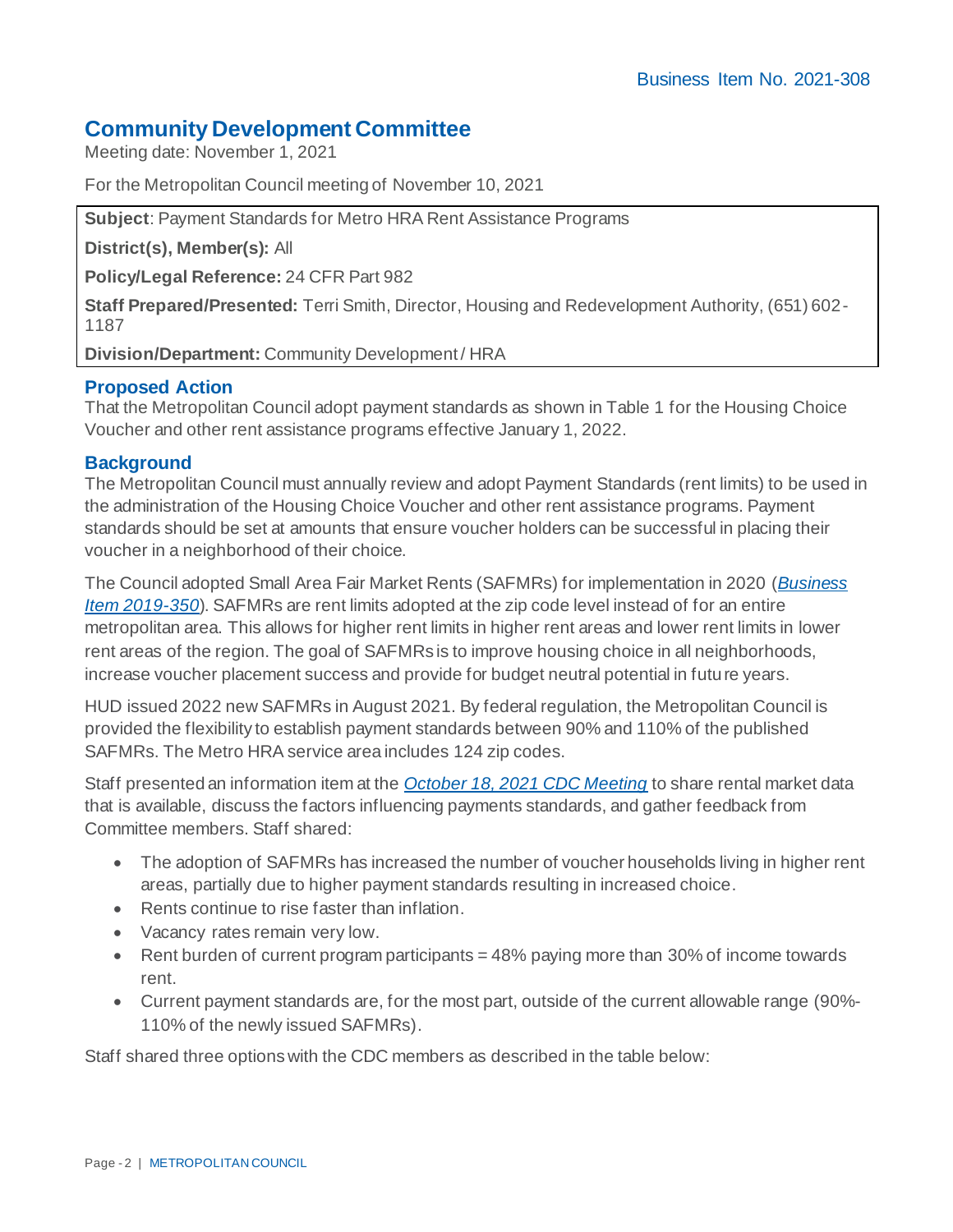| <b>Option 1</b>                                                                   | <b>Option 2</b>                                                                                  | <b>Option 3</b>                                                                     |  |  |  |  |
|-----------------------------------------------------------------------------------|--------------------------------------------------------------------------------------------------|-------------------------------------------------------------------------------------|--|--|--|--|
| Minimal changes to bring<br>payment standards into<br>required range              | Changes based on market,<br>average rents and local rental<br>market knowledge                   | Adjust all payment standards to<br>100% of the new SAFMRs                           |  |  |  |  |
| Increases in 80 zip codes<br>$\bullet$                                            | Increases in 100 zip codes<br>$\bullet$                                                          | Increases in 115 zip codes<br>$\bullet$                                             |  |  |  |  |
| Decreases in 3 zip codes<br>$\bullet$                                             | Decreases in 24 zip codes<br>$\bullet$                                                           | Decreases in 9 zip codes<br>$\bullet$                                               |  |  |  |  |
| Future rent burden 48%                                                            | Future rent burden 36%                                                                           | Future rent burden 24%<br>$\bullet$                                                 |  |  |  |  |
| Costs \$1 Million to<br>implement or reduction in<br>service up to 100 households | Costs \$2.2 Million to<br>$\bullet$<br>implement or reduction in<br>service up to 190 households | Costs \$3.4 Million to<br>implement or reduction in service<br>up to 410 households |  |  |  |  |

The financial impact numbers in the above table are worst case scenario and assume all voucher holders remain in the same units with the same rents and the federal funding remains the same from 2021 to 2022. These are all assumptions that we know will not be the reality but are based on the data we have today. The hope is the federal funding is enough to serve all families under Option 2.

CDC members recommended Option 2, providing balance between continued service to as many families as possible while adopting high enough rent limits to ensure housing choice for voucher holders. The recommended payment standards in Table 2 are reflective of Option 2.

#### **Rationale**

The federal regulations require adjustments to at least 80 zip codes to bring payment standards in line with the required range. Increasing payment standards in an additional 20 zip codes will bring payment standards more in line with average rents and provide more locational choice for voucher holders.

#### **Thrive Lens Analysis**

The recommended action supports the Thrive outcomes of equity, livability, and stewardship. Thrive 2040 states the Council will:

- Offer housing options that give people in all life stages viable choices for stable housing;
- Develop and provide tools, including competitive rent limits in higher-cost communities to enable voucher holders to choose a location that best meets their needs.

#### **Funding**

Funding for the Housing Choice Voucher and Housing Opportunities for People with AIDS programs is provided by the U.S. Department of Housing and Urban Development. Funding for the Minnesota Housing Trust Fund Programs is provided by Minnesota Housing Finance Agency.

#### **Known Support / Opposition**

An information item was presented to the Community Development Committee on October 18, 2021, to discuss payment standard options. There appeared to be full support of Option 2 outlined above. HRA staff discussed the implementation of SAFMRs with the Resident Advisory Board, a group of voucher holders from around the region. All were supportive.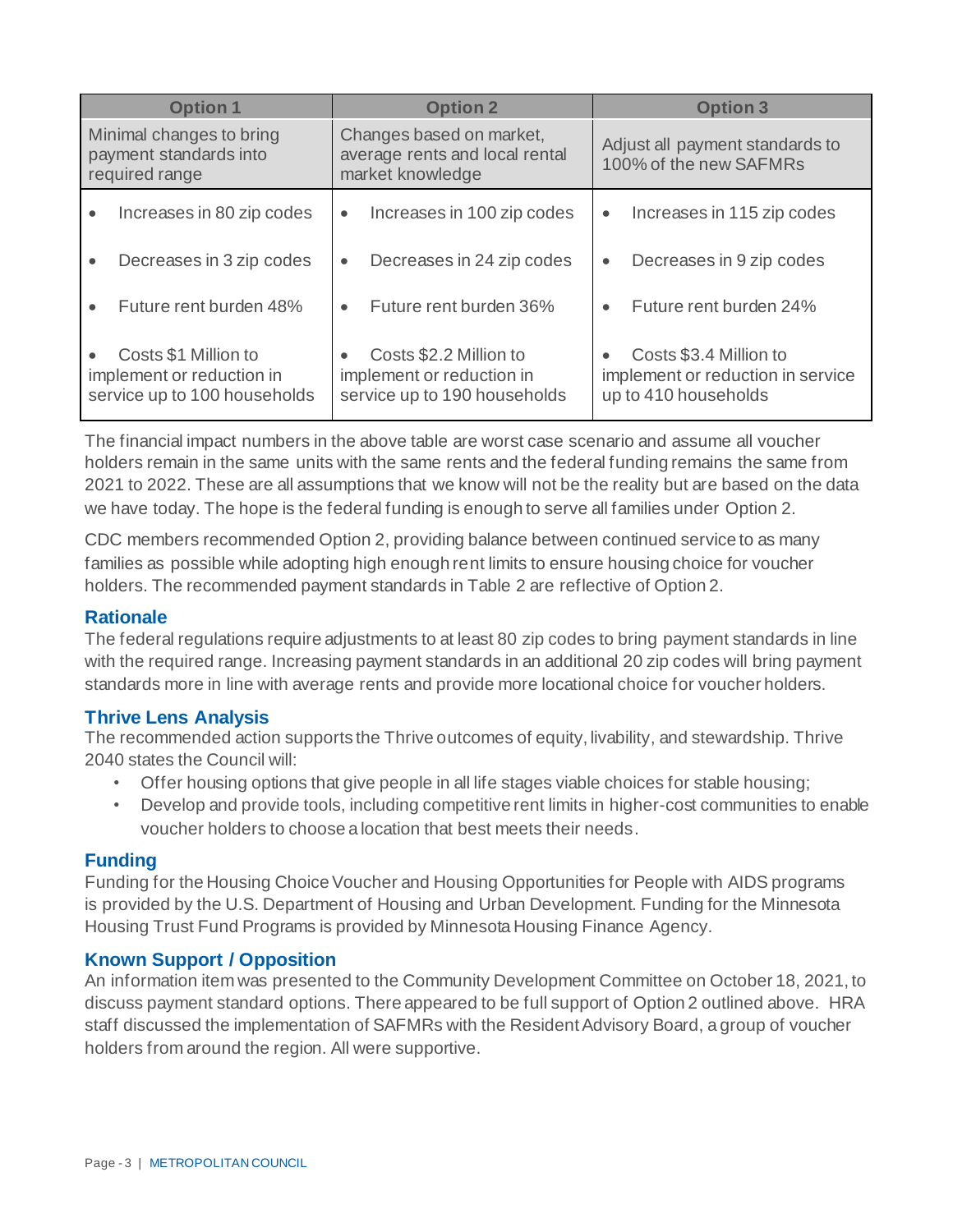### **TABLE 1 METRO HRA SMALL AREA FAIR MARKET RENTS BY ZIP CODE Effective January 1, 2022**

| Zip<br>Code | <b>Community 1</b>  | <b>Community 2</b>        | <b>Community 3</b>            | <b>Community 4</b> | <b>Studio</b> | $\mathbf{1}$<br><b>Bedroom</b> | $\overline{2}$<br><b>Bedroom</b> | $\overline{\mathbf{3}}$<br><b>Bedroom</b> | 4<br><b>Bedroom</b> | 5<br><b>Bedroom</b> | 6<br><b>Bedroom</b> |
|-------------|---------------------|---------------------------|-------------------------------|--------------------|---------------|--------------------------------|----------------------------------|-------------------------------------------|---------------------|---------------------|---------------------|
| 55005       | <b>Bethel</b>       | <b>East Bethel</b>        | Linwood                       |                    | \$1,017       | \$1,178                        | \$1,454                          | \$2,035                                   | \$2,396             | \$2,755             | \$3,115             |
| 55011       | Cedar               | East Bethel               | Oak Grove                     |                    | \$1,254       | \$1,444                        | \$1,786                          | \$2,496                                   | \$2,939             | \$3,380             | \$3,821             |
| 55014       | <b>Circle Pines</b> | <b>Blaine</b>             | Columbus                      | Lexington          | \$1,026       | \$1,188                        | \$1,463                          | \$2,045                                   | \$2,415             | \$2,778             | \$3,140             |
| 55025       | Forest Lake         | Columbus                  |                               |                    | \$903         | \$1,045                        | \$1,292                          | \$1,805                                   | \$2,124             | \$2,443             | \$2,762             |
| 55038       | Hugo                | Centerville               | Columbus                      | Lino Lakes         | \$1,169       | \$1,359                        | \$1,672                          | \$2,342                                   | \$2,755             | \$3,168             | \$3,581             |
| 55055       | Newport             |                           |                               |                    | \$770         | \$903                          | \$1,121                          | \$1,594                                   | \$1,892             | \$2,175             | \$2,459             |
| 55070       | Saint Francis       |                           |                               |                    | \$855         | \$988                          | \$1,216                          | \$1,699                                   | \$2,008             | \$2,309             | \$2,610             |
| 55075       | South Saint<br>Paul | S Saint Paul              | <b>Inver Grove</b><br>Heights |                    | \$779         | \$903                          | \$1,121                          | \$1,594                                   | \$1,892             | \$2,175             | \$2,459             |
| 55092       | Wyoming             | Columbus                  | East Bethel                   |                    | \$893         | \$1,045                        | \$1,292                          | \$1,834                                   | \$2,183             | \$2,510             | \$2,837             |
| 55101       | Saint Paul          |                           |                               |                    | \$1,188       | \$1,368                        | \$1,691                          | \$2,371                                   | \$2,784             | \$3,201             | \$3,619             |
| 55102       | Saint Paul          |                           |                               |                    | \$941         | \$1,083                        | \$1,340                          | \$1,872                                   | \$2,212             | \$2,543             | \$2,875             |
| 55103       | Saint Paul          |                           |                               |                    | \$770         | \$903                          | \$1,121                          | \$1,594                                   | \$1,892             | \$2,175             | \$2,459             |
| 55104       | Saint Paul          |                           |                               |                    | \$836         | \$960                          | \$1,188                          | \$1,661                                   | \$1,959             | \$2,253             | \$2,547             |
| 55105       | Saint Paul          |                           |                               |                    | \$893         | \$1,036                        | \$1,273                          | \$1,786                                   | \$2,095             | \$2,409             | \$2,724             |
| 55106       | Saint Paul          | Maplewood                 |                               |                    | \$770         | \$903                          | \$1,121                          | \$1,594                                   | \$1,892             | \$2,175             | \$2,459             |
| 55107       | Saint Paul          | <b>West Saint</b><br>Paul |                               |                    | \$827         | \$960                          | \$1,178                          | \$1,651                                   | \$1,940             | \$2,231             | \$2,522             |
| 55108       | Saint Paul          | Falcon<br>Heights         | Lauderdale                    |                    | \$884         | \$1,026                        | \$1,264                          | \$1,766                                   | \$2,086             | \$2,398             | \$2,711             |
| 55109       | Saint Paul          | Little Canada             | Maplewood                     | N Saint Paul       | \$861         | \$1,000                        | \$1,178                          | \$1,703                                   | \$1,980             | \$2,277             | \$2,574             |
| 55110       | Saint Paul          | Birchwood                 | Dellwood                      | Gem Lake           | \$871         | \$1,010                        | \$1,247                          | \$1,733                                   | \$2,010             | \$2,311             | \$2,613             |
| 55111       | Saint Paul          | <b>Fort Snelling</b>      |                               |                    | \$770         | \$903                          | \$1,121                          | \$1,594                                   | \$1,892             | \$2,175             | \$2,459             |
| 55112       | Saint Paul          | Arden Hills               | Moundsview                    | New Brighton       | \$851         | \$980                          | \$1,208                          | \$1,673                                   | \$1,950             | \$2,243             | \$2,535             |
| 55113       | Saint Paul          | Falcon<br>Heights         | Lauderdale                    | Roseville          | \$901         | \$1,040                        | \$1,287                          | \$1,782                                   | \$2,079             | \$2,391             | \$2,703             |
| 55114       | Saint Paul          |                           |                               |                    | \$950         | \$1,093                        | \$1,349                          | \$1,891                                   | \$2,221             | \$2,554             | \$2,888             |
| 55115       | Saint Paul          | Grant                     | Mahtomedi                     |                    | \$998         | \$1,159                        | \$1,425                          | \$1,997                                   | \$2,347             | \$2,700             | \$3,052             |
| 55116       | Saint Paul          |                           |                               |                    | \$922         | \$1,074                        | \$1,321                          | \$1,853                                   | \$2,173             | \$2,499             | \$2,825             |
| 55117       | Saint Paul          | Little Canada             | Maplewood                     |                    | \$861         | \$1,000                        | $\overline{$}1,228$              | \$1,703                                   | \$1,980             | \$2,277             | \$2,574             |
| 55118       | Saint Paul          | Lilydale                  | Mendota<br>Heights            | Sunfish Lake       | \$846         | \$979                          | \$1,207                          | \$1,690                                   | \$1,989             | \$2,287             | \$2,585             |
| 55119       | Saint Paul          | Maplewood                 |                               |                    | \$842         | \$970                          | \$1,198                          | \$1,663                                   | \$1,931             | \$2,220             | \$2,510             |
| 55120       | Saint Paul          | Eagan                     | Mendota<br>Heights            |                    | \$950         | \$1,093                        | \$1,349                          | \$1,891                                   | \$2,221             | \$2,554             | \$2,888             |
| 55121       | Saint Paul          | Eagan                     |                               |                    | \$922         | \$1,074                        | \$1,321                          | \$1,853                                   | \$2,173             | \$2,499             | \$2,825             |
| 55125       | Saint Paul          | Woodbury                  |                               |                    | \$1,131       | \$1,311                        | \$1,615                          | \$2,256                                   | \$2,658             | \$3,056             | \$3,455             |
| 55126       | Saint Paul          | Arden Hills               | Lino Lakes                    | North Oaks         | \$988         | \$1,140                        | \$1,421                          | \$2,009                                   | \$2,366             | \$2,721             | \$3,076             |
| 55127       | Saint Paul          | North Oaks                | Vadnais<br>Heights            | White Bear LK      | \$1,040       | \$1,198                        | \$1,475                          | \$2,039                                   | \$2,376             | \$2,732             | \$3,089             |
| 55128       | Saint Paul          | Landfill                  | Oakdale                       |                    | \$903         | \$1,045                        | \$1,283                          | \$1,795                                   | \$2,115             | \$2,432             | \$2,749             |
| 55130       | Saint Paul          |                           |                               |                    | \$770         | \$903                          | \$1,121                          | \$1,594                                   | \$1,892             | \$2,175             | \$2,459             |
| 55303       | Anoka               | Andover                   | Oak Grove                     | Ramsey             | \$846         | \$1,020                        | \$1,207                          | \$1,690                                   | \$1,989             | \$2,287             | \$2,585             |
| 55304       | Andover             | Anoka                     | Ham Lake                      |                    | \$1,226       | \$1,416                        | \$1,748                          | \$2,448                                   | \$2,881             | \$3,313             | \$3,745             |
| 55305       | Hopkins             | Minnetonka                |                               |                    | \$1,140       | \$1,321                        | \$1,625                          | \$2,275                                   | \$2,677             | \$3,079             | \$3,480             |
| 55311       | Osseo               | Corcoran                  | Hassan<br>Township            | Maple Grove        | \$1,264       | \$1,454                        | \$1,796                          | \$2,515                                   | \$2,959             | \$3,402             | \$3,846             |
| 55315       | Carver              |                           |                               |                    | \$931         | \$1,074                        | \$1,330                          | \$1,853                                   | \$2,183             | \$2,510             | \$2,837             |
| 55316       | Champlin            |                           |                               |                    | \$998         | \$1,159                        | \$1,425                          | \$1,997                                   | \$2,347             | \$2,700             | \$3,052             |
| 55317       | Chanhassen          |                           |                               |                    | \$1,055       | \$1,216                        | \$1,501                          | \$2,102                                   | \$2,474             | \$2,845             | \$3,216             |
| 55318       | Chaska              |                           |                               |                    | \$922         | \$1,064                        | \$1,311                          | \$1,834                                   | \$2,163             | \$2,488             | \$2,812             |
| 55322       | Cologne             |                           |                               |                    | \$988         | \$1,140                        | \$1,406                          | \$1,968                                   | \$2,318             | \$2,666             | \$3,014             |

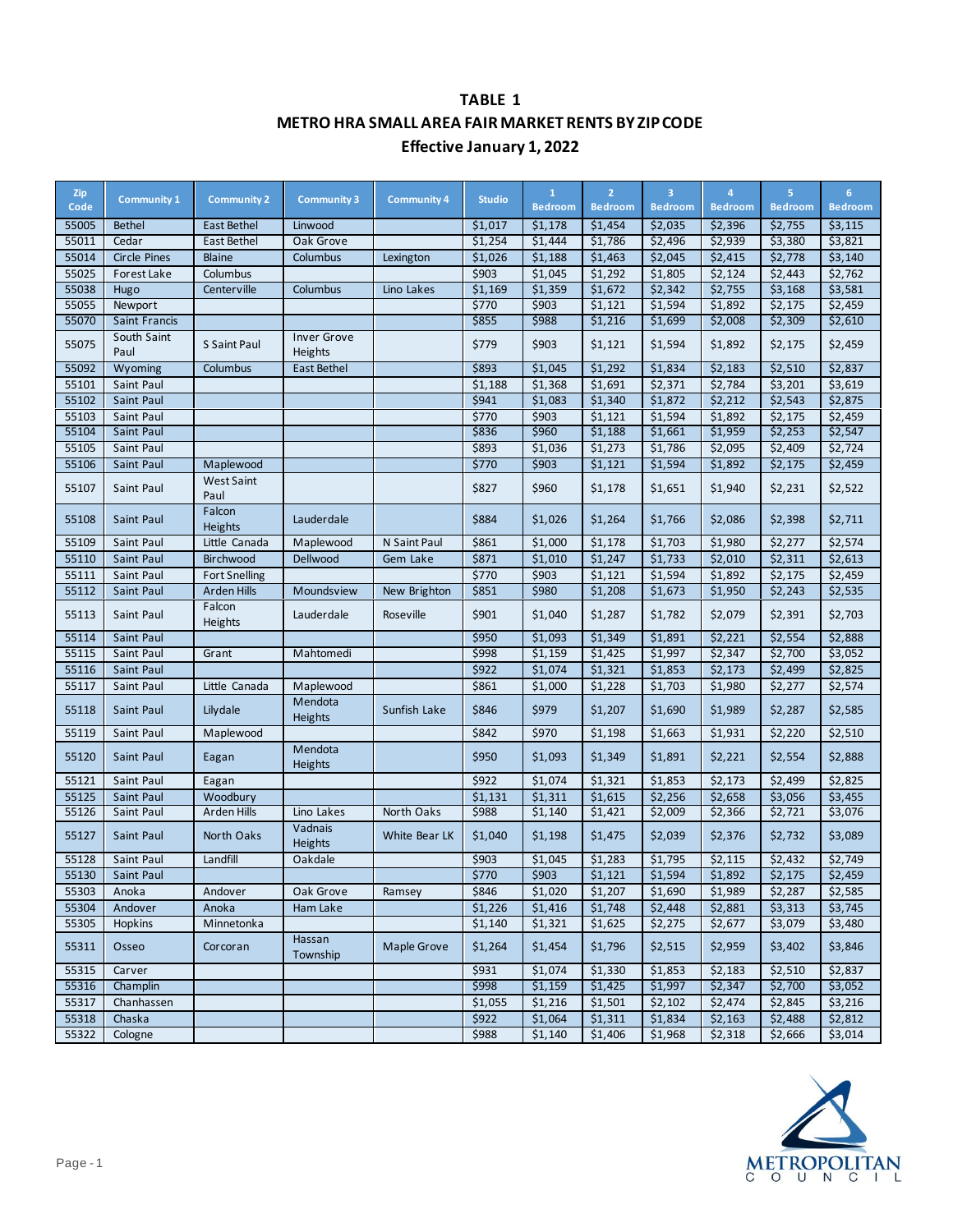| 55327 | Dayton                     | Hassan              | Otsego               |                     | \$998   | \$1,159            | \$1,425 | \$1,997            | \$2,347             | \$2,700 | \$3,052            |
|-------|----------------------------|---------------------|----------------------|---------------------|---------|--------------------|---------|--------------------|---------------------|---------|--------------------|
| 55331 | Excelsior                  | Deephaven           | Greenwood            | Minnetrista         | \$836   | \$960              | \$1,188 | \$1,661            | \$1,959             | \$2,253 | \$2,547            |
| 55337 | <b>Burnsville</b>          |                     |                      |                     | \$941   | \$1,083            | \$1,340 | \$1,872            | \$2,212             | \$2,543 | \$2,875            |
| 55340 | Hamel                      | Corcoran            | Medina               |                     | \$1,178 | \$1,368            | \$1,682 | \$2,352            | \$2,774             | \$3,190 | \$3,606            |
| 55343 | Hopkins                    | Eden Prairie        | Edina                | Minnetonka          | \$950   | \$1,102            | \$1,359 | \$1,901            | \$2,241             | \$2,577 | \$2,913            |
| 55344 | Eden Prairie               |                     |                      |                     | \$1,083 | \$1,254            | \$1,549 | \$2,170            | \$2,551             | \$2,934 | \$3,316            |
| 55345 | Minnetonka                 | <b>Hopkins</b>      |                      |                     | \$1,055 | \$1,216            | \$1,501 | \$2,102            | \$2,474             | \$2,845 | \$3,216            |
| 55346 | Eden Prairie               |                     |                      |                     | \$1,311 | \$1,520            | \$1,872 | \$2,621            | \$3,085             | \$3,547 | \$4,010            |
| 55347 | Eden Prairie               |                     |                      |                     | \$1,283 | \$1,482            | \$1,824 | \$2,554            | \$3,007             | \$3,458 | \$3,909            |
| 55352 | Jordan                     |                     |                      |                     | \$903   | \$1,045            | \$1,292 | \$1,805            | \$2,124             | \$2,443 | \$2,762            |
| 55356 | Long Lake                  | Orono               |                      |                     | \$979   | \$1,131            | \$1,397 | \$1,958            | \$2,299             | \$2,644 | \$2,989            |
| 55357 | Loretto                    | Corcoran            | Greenfield           | Independence        | \$770   | \$903              | \$1,121 | \$1,594            | \$1,892             | \$2,175 | \$2,459            |
| 55359 | Maple Plain                | Independence        | Medina               | Minnetrista         | \$770   | \$903              | \$1,121 | \$1,594            | \$1,892             | \$2,175 | \$2,459            |
| 55360 | Mayer                      |                     |                      |                     | \$1,055 | \$1,216            | \$1,501 | \$2,102            | $\overline{$}2,474$ | \$2,845 | \$3,216            |
| 55364 | Mound                      | Minnetrista         | Orono                | Shorewood           | \$827   | \$960              | \$1,178 | \$1,651            | \$1,940             | \$2,231 | \$2,522            |
| 55367 | New Germany                |                     |                      |                     | \$770   | \$903              | \$1,121 | \$1,594            | \$1,892             | \$2,175 | \$2,459            |
|       | Norwood                    |                     |                      |                     |         |                    |         |                    |                     |         |                    |
| 55368 | Young                      | Norwood             | Nya                  |                     | \$770   | \$903              | \$1,121 | \$1,594            | \$1,892             | \$2,175 | \$2,459            |
|       | America                    |                     |                      |                     |         |                    |         |                    |                     |         |                    |
| 55369 | Osseo                      | Dayton              | Hassan               | <b>Maple Grove</b>  | \$1,102 | \$1,283            | \$1,577 | \$2,208            | \$2,600             | \$2,990 | \$3,379            |
| 55374 | Rogers                     | Corcoran            | Hassan               | Otsego              | \$1,045 | \$1,207            | \$1,492 | \$2,083            | \$2,454             | \$2,822 | \$3,190            |
|       | Saint                      |                     |                      |                     |         |                    |         |                    |                     |         |                    |
| 55375 | <b>Bonifacius</b>          | Minnetrista         |                      |                     | \$855   | \$1,007            | \$1,245 | \$1,786            | \$2,124             | \$2,443 | \$2,762            |
| 55378 | Savage                     |                     |                      |                     | \$1,007 | \$1,159            | \$1,435 | \$2,006            | \$2,367             | \$2,722 | \$3,077            |
| 55379 | Shakopee                   | Prior Lake          |                      |                     | \$893   | \$1,036            | \$1,273 | \$1,786            | \$2,095             | \$2,409 | \$2,724            |
| 55384 | <b>Spring Park</b>         |                     |                      |                     | \$884   | \$1,017            | \$1,254 | \$1,757            | \$2,066             | \$2,376 | \$2,686            |
| 55386 | Victoria                   |                     |                      |                     | \$798   | \$922              | \$1,140 | \$1,610            | \$1,892             | \$2,175 | \$2,459            |
| 55387 | Waconia                    | Minnetrista         |                      |                     | \$789   | \$922              | \$1,131 | \$1,610            | \$1,892             | \$2,175 | \$2,459            |
| 55388 | Watertown                  | Minnetrista         |                      |                     | \$770   | \$903              | \$1,121 | \$1,594            | \$1,892             | \$2,175 | \$2,459            |
| 55391 | Wayzata                    | Deephaven           | Orono                | Woodland            | \$1,197 | \$1,378            | \$1,701 | \$2,381            | \$2,803             | \$3,224 | \$3,644            |
|       | Young                      |                     |                      |                     |         |                    |         |                    |                     |         |                    |
| 55397 | America                    |                     |                      |                     | \$770   | \$903              | \$1,121 | \$1,594            | \$1,892             | \$2,175 | \$2,459            |
| 55401 | Minneapolis                |                     |                      |                     | \$1,330 | \$1,530            | \$1,891 | \$2,650            | \$3,114             | \$3,581 | \$4,048            |
| 55402 | Minneapolis                |                     |                      |                     | \$1,140 | \$1,321            | \$1,625 | \$2,275            | \$2,677             | \$3,079 | \$3,480            |
| 55403 | Minneapolis                |                     |                      |                     | \$903   | \$1,045            | \$1,292 | \$1,805            | \$2,124             | \$2,443 | \$2,762            |
| 55404 | Minneapolis                |                     |                      |                     | \$855   | \$998              | \$1,226 | \$1,718            | \$2,018             | \$2,320 | \$2,623            |
| 55405 | Minneapolis                |                     |                      |                     | \$865   | \$998              | \$1,235 | \$1,728            | \$2,037             | \$2,343 | \$2,648            |
| 55406 | Minneapolis                |                     |                      |                     | \$893   | \$1,036            | \$1,273 | \$1,786            | \$2,095             | \$2,409 | \$2,724            |
| 55407 |                            |                     |                      |                     | \$874   |                    | \$1,245 |                    | \$2,047             | \$2,354 |                    |
| 55408 | Minneapolis<br>Minneapolis |                     |                      |                     | \$988   | \$1,007<br>\$1,140 | \$1,406 | \$1,738<br>\$1,968 | \$2,318             | \$2,666 | \$2,661<br>\$3,014 |
| 55409 | Minneapolis                |                     |                      |                     | \$855   | \$988              | \$1,216 | \$1,699            |                     | \$2,309 | \$2,610            |
|       |                            |                     |                      |                     |         |                    |         |                    | \$2,008             |         |                    |
| 55410 | Minneapolis                | Edina               |                      |                     | \$1,017 | \$1,169            | \$1,444 | \$2,047            | \$2,401             | \$2,761 | \$3,121            |
| 55411 | Minneapolis                |                     |                      |                     | \$770   | \$903              | \$1,121 | \$1,594            | \$1,892             | \$2,175 | \$2,459            |
| 55412 | Minneapolis                |                     |                      |                     | \$922   | \$1,064            | \$1,311 | \$1,834            | \$2,163             | \$2,488 | \$2,812            |
| 55413 | Minneapolis                |                     |                      |                     | \$922   | \$1,074            | \$1,321 | \$1,853            | \$2,173             | \$2,499 | \$2,825            |
| 55414 | Minneapolis                |                     |                      |                     | \$865   | \$998              | \$1,235 | \$1,728            | \$2,037             | \$2,343 | \$2,648            |
| 55415 | Minneapolis                |                     |                      |                     | \$1,273 | \$1,473            | \$1,815 | \$2,544            | \$2,988             | \$3,436 | \$3,884            |
| 55416 | Minneapolis                | Edina               | Golden Valley        | Saint Louis<br>Park | \$1,112 | \$1,283            | \$1,587 | \$2,218            | \$2,619             | \$3,012 | \$3,405            |
| 55417 | Minneapolis                |                     |                      |                     | \$855   | \$998              | \$1,226 | \$1,718            | \$2,018             | \$2,320 | \$2,623            |
| 55418 | Minneapolis                | Saint Anthony       |                      |                     | \$817   | \$941              | \$1,159 | \$1,622            | \$1,911             | \$2,198 | \$2,484            |
| 55419 | Minneapolis                |                     |                      |                     | \$950   | \$1,093            | \$1,349 | \$1,891            | \$2,221             | \$2,554 | \$2,888            |
| 55420 | Minneapolis                | Bloomington         |                      |                     | \$931   | \$1,083            | \$1,330 | \$1,862            | \$2,192             | \$2,521 | \$2,850            |
| 55421 | Minneapolis                | Columbia<br>Heights | Fridley              | Hilltop             | \$836   | \$960              | \$1,188 | \$1,661            | \$1,959             | \$2,253 | \$2,547            |
| 55422 | Minneapolis                | Crystal             | Golden Valley        | Robbinsdale         | \$922   | \$1,064            | \$1,311 | \$1,834            | \$2,163             | \$2,488 | \$2,812            |
| 55423 | Minneapolis                | Edina               | Richfield            |                     | \$874   | \$1,007            | \$1,245 | \$1,738            | \$2,047             | \$2,354 | \$2,661            |
|       |                            |                     | Saint Louis          |                     |         |                    |         |                    |                     |         |                    |
| 55424 | Minneapolis                | Edina               | Park                 |                     | \$998   | \$1,150            | \$1,416 | \$1,978            | \$2,328             | \$2,677 | \$3,026            |
| 55425 | Minneapolis                | Bloomington         |                      |                     | \$855   | \$998              | \$1,226 | \$1,718            | \$2,018             | \$2,320 | \$2,623            |
| 55426 | Minneapolis                | Golden Valley       | Saint Louis<br>Park  |                     | \$950   | \$1,093            | \$1,349 | \$1,891            | \$2,221             | \$2,554 | \$2,888            |
| 55427 | Minneapolis                | Crystal             | Golden Valley        | New Hope            | \$891   | \$1,040            | \$1,277 | \$1,772            | \$2,059             | \$2,368 | \$2,677            |
| 55428 | Minneapolis                | Brooklyn            | Brooklyn Park        | Crystal             | \$853   | \$990              | \$1,215 | \$1,686            | \$1,960             | \$2,254 | \$2,548            |
|       |                            | Center<br>Brooklyn  |                      |                     |         |                    |         |                    |                     |         |                    |
| 55429 | Minneapolis                | Center              | <b>Brooklyn Park</b> |                     | \$874   | \$1,007            | \$1,245 | \$1,738            | \$2,047             | \$2,354 | \$2,661            |